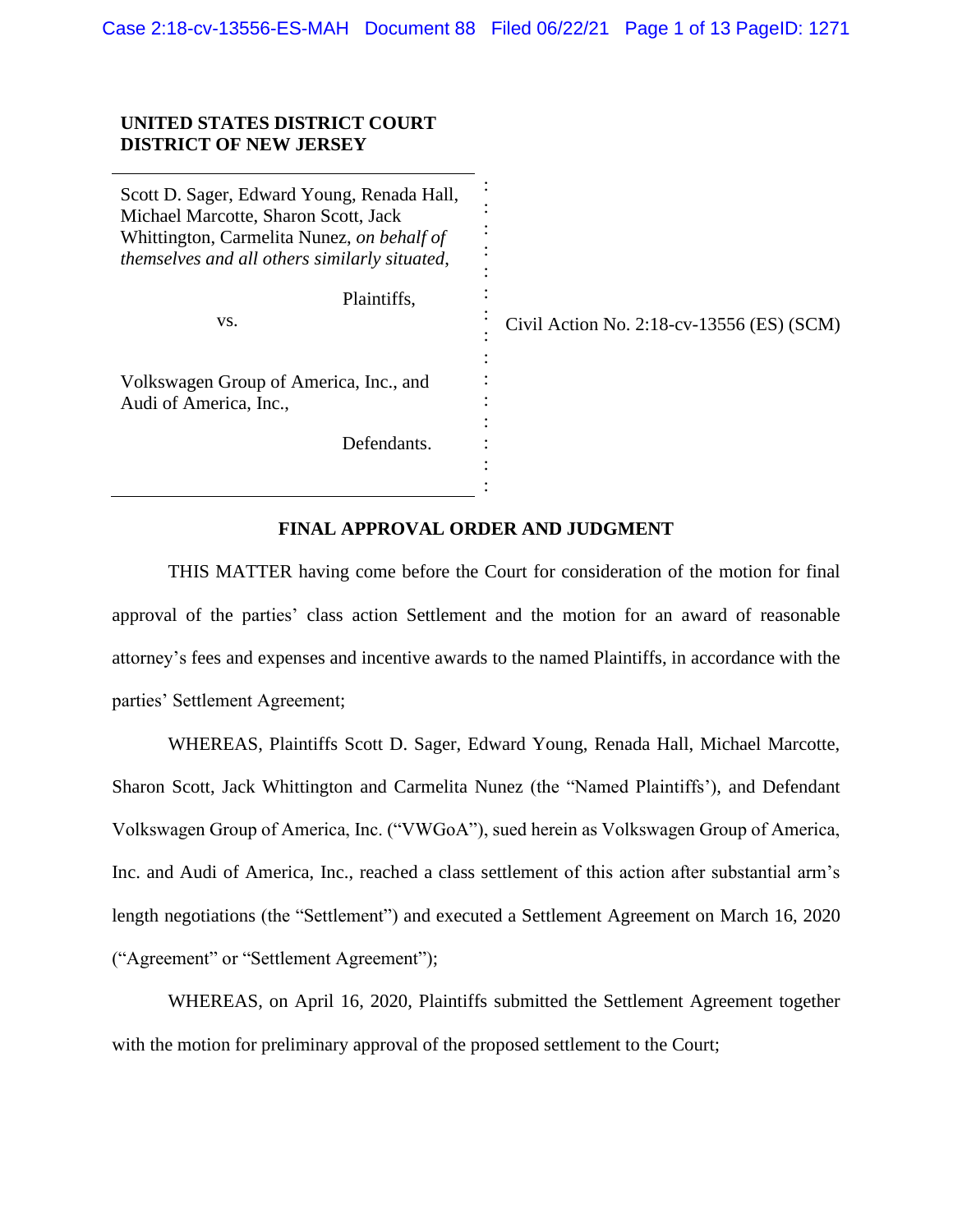WHEREAS, the Court issued a Preliminary Approval Order granting preliminary approval of the Settlement Agreement and all of its terms on December 8, 2020 (the "Preliminary Approval Order"), and for settlement purposes only, preliminarily (a) certifying the proposed Settlement Class as set forth in the Settlement Agreement, (b) appointing settlement class counsel, the Settlement Class Representatives and the Settlement Claims Administrator, (c) approving the parties' proposed Class Notice and plan for disseminating the Class Notice (the "Class Notice Plan") as set forth in the Settlement Agreement, (d) directing the parties to implement the Class Notice Plan accordingly, (e) directing the time and manner for any class member objections to or requests for exclusion from the proposed Settlement, (f) scheduling the filing of various submissions in connection with the Settlement approval process, and (g) scheduling the Final Fairness Hearing;

WHEREAS, the Settlement Claims Administrator, Epiq Global, timely and sufficiently effectuated the approved Class Notice Plan in accordance with the Settlement Agreement and Preliminary Approval Order;

WHEREAS, the Plaintiffs filed their unopposed Motion for Final Approval of the Parties' Class Action Settlement on May 31, 2021, and their Motion for reasonable class counsel attorney's fees and expenses and incentive awards for the named Plaintiff-Settlement Class Representatives on April 15, 2021;

WHEREAS, Defendant VWGoA filed its Memorandum of Law in Response to Objections and in Support of Final Approval of the Proposed Class Settlement on June 7, 2021;

WHEREAS, the Court conducted a Final Fairness Hearing on June 16, 2021 to determine whether the proposed Settlement is fair, reasonable, and adequate and satisfies Fed. R. Civ. P. 23 ("Rule 23"), to address any objections to the Settlement, to determine whether the Settlement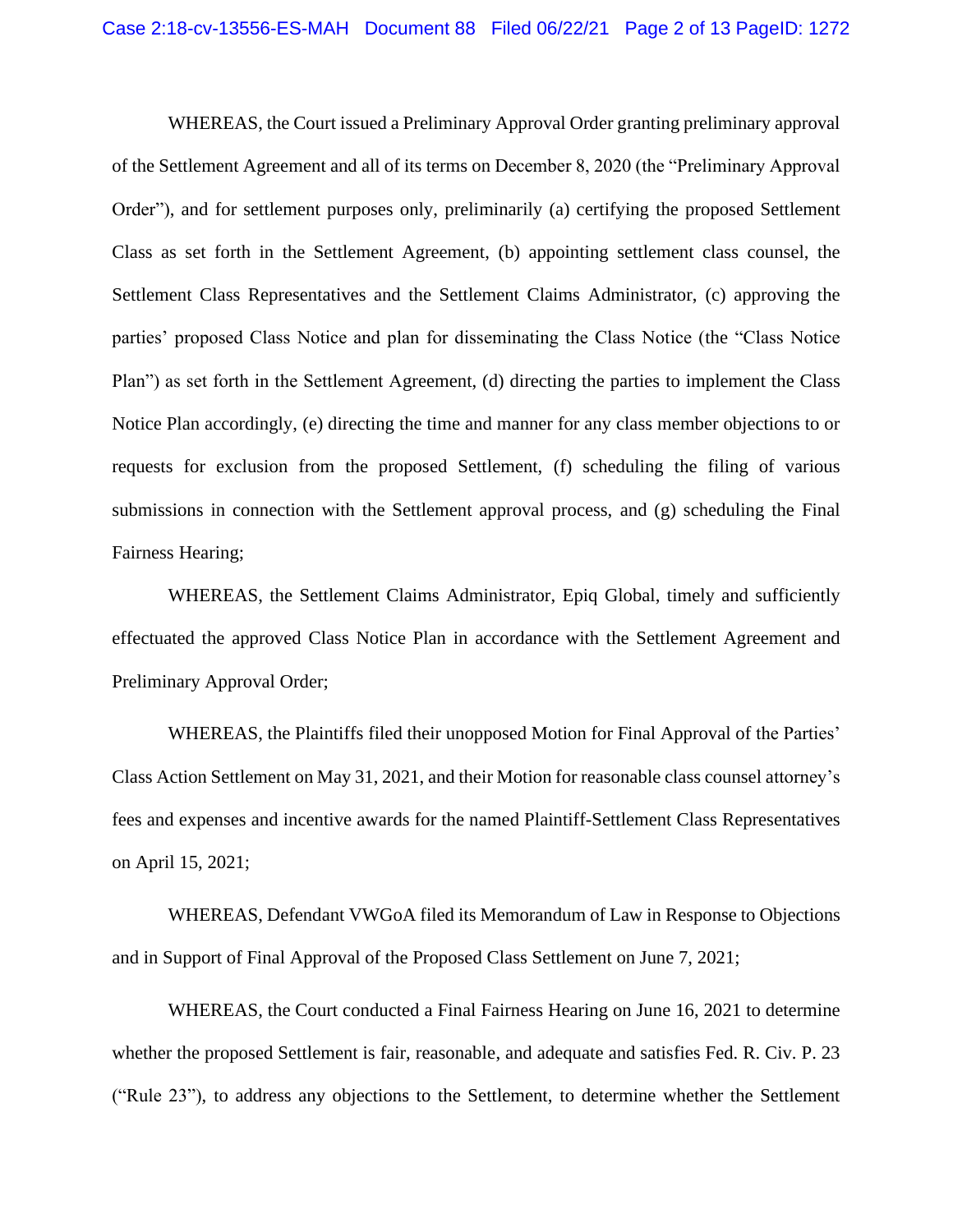should be granted final approval, and to determine whether to grant Settlement Class Counsel's request for reasonable attorney's fees and expenses up to the collective amount of \$1,050,000; to determine whether to grant the request for the Plaintiff-Settlement Class Representatives' incentive awards in the amounts of \$3,500 to each of Plaintiffs Young, Hall, Marcotte, Scott, and Whittington, \$5,000 to Plaintiff Sager, and \$5,500 to Plaintiff Nunez, and to address any other matters relating to final approval;

WHEREAS, the parties having appeared at the Final Fairness Hearing in response to objections and in support of final approval of the proposed Settlement, and the Court, having heard the arguments of counsel and having carefully reviewed and considered the Settlement Agreement, all motions and submissions filed, and proceedings held, in connection with the proposed Settlement and the approval process, all objections and written comments received regarding the proposed Settlement, and the record in this Action, and having considered and applied the applicable law and criteria for reviewing and approving class action settlements pursuant to Rule 23 and the factors enunciated in *Girsh v. Jepson*, 521 F.2d 153, 157 (3d Cir. 1975), and for good cause shown;

## IT IS HEREBY ORDERED, ADJUDGED AND DECREED as follows:

1. The Settlement Agreement is fair, reasonable, and adequate and complies in all respects with Rule 23 and the applicable law. Accordingly, the Court hereby grants final approval of the Settlement and all of its terms and conditions.

2. The Settlement Agreement and Release, including its exhibits, and the definitions contained therein, are incorporated and made a part herein by reference in this Final Approval Order and Judgment. The terms of this Court's Preliminary Approval Order (Dkt. No. 69) are also incorporated and made a part herein by reference in this Final Approval Order and Judgment.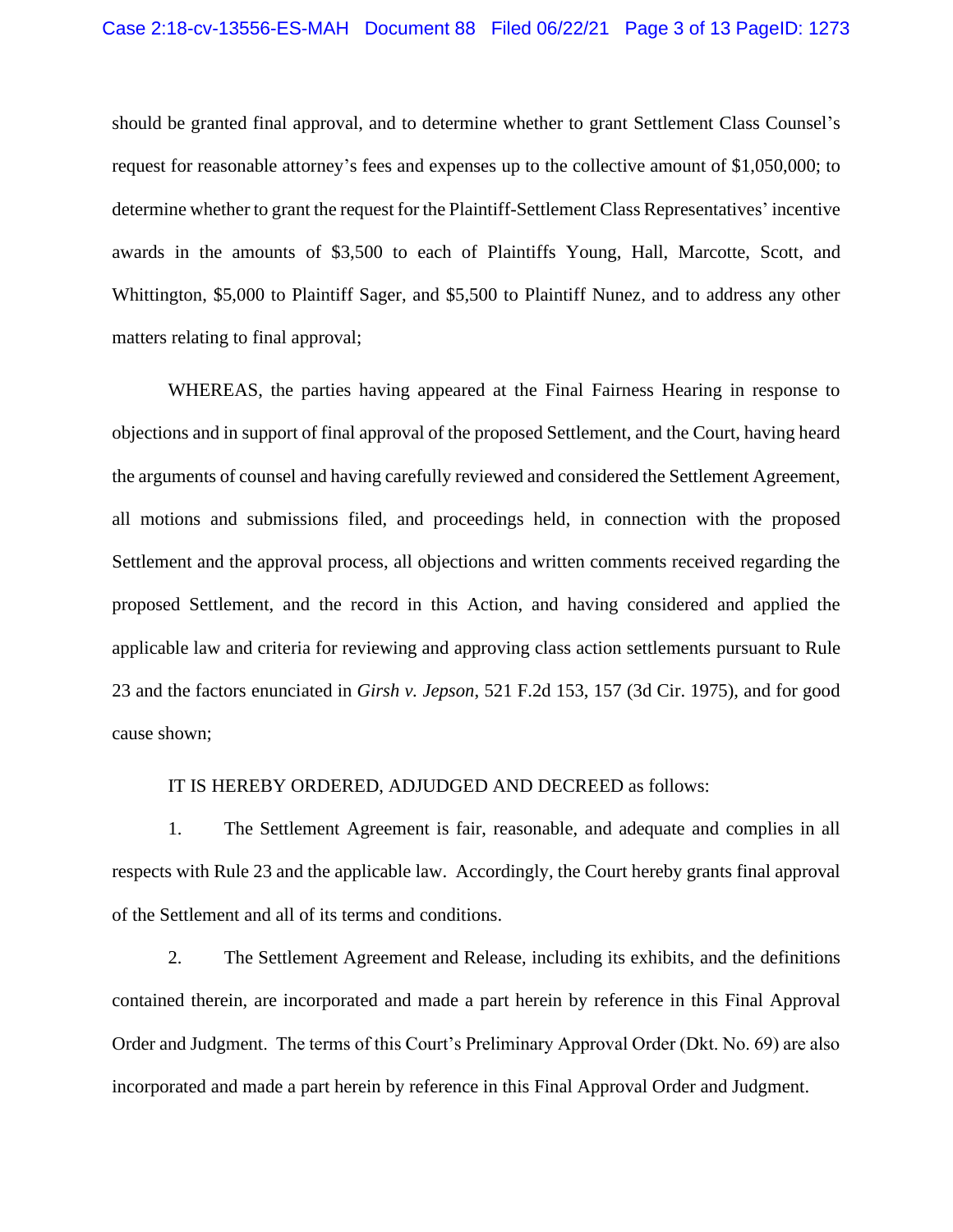3. This Court has jurisdiction over the subject matter of the Action and over the Parties pursuant to 28 U.S.C. § 1332, including all members of the Settlement Class certified for settlement purposes in this Court's Preliminary Approval Order.

4. The Court hereby certifies the following Settlement Class:

All persons and entities who purchased or leased a Settlement Class Vehicle in the United States of America and Puerto Rico.

5. "Settlement Class Vehicles" are defined as the following model and model year Audi vehicles equipped with a 2.0L Turbo TFSI "EA888 Evo 2" engine and an Electric (After-Run) Coolant Pump, imported and distributed by Volkswagen Group of America, Inc. for sale or lease in the United States and Puerto Rico: (i) Model Year 2013, 2014, 2015 and 2016 Audi A4 Sedan & Allroad; (ii) Model Year 2013, 2014, 2015, 2016 and 2017 Audi A5 Sedan & Cabriolet; (iii) Model Year 2013 through 2017 Audi Q5; and (iv) Model Year 2012, 2013, 2014 and 2015 Audi A6.

6. Excluded from the Settlement Class are (a) anyone claiming personal injury, property damage, and/or subrogation; (b) all Judges who have presided over the Actions and their spouses; (c) all current employees, officers, directors, agents, and representatives of Defendant, and their family members; (d) any affiliate, parent, or subsidiary of Defendant and any entity in which Defendant has a controlling interest; (e) anyone acting as a used car dealer; (f) anyone who purchased a Settlement Class Vehicle for the purpose of commercial resale; (g) anyone who purchased a Settlement Class Vehicle with salvaged title and/or any insurance company who acquired a Settlement Class Vehicle as a result of a total loss; (h) any insurer of a Settlement Class Vehicle; (i) issuers of extended vehicle warranties and service contracts; (j) any Settlement Class Member who, prior to the date of the Settlement Agreement, settled with and released Defendant or any Released Parties from any Released Claims, and (k) any Settlement Class Member that filed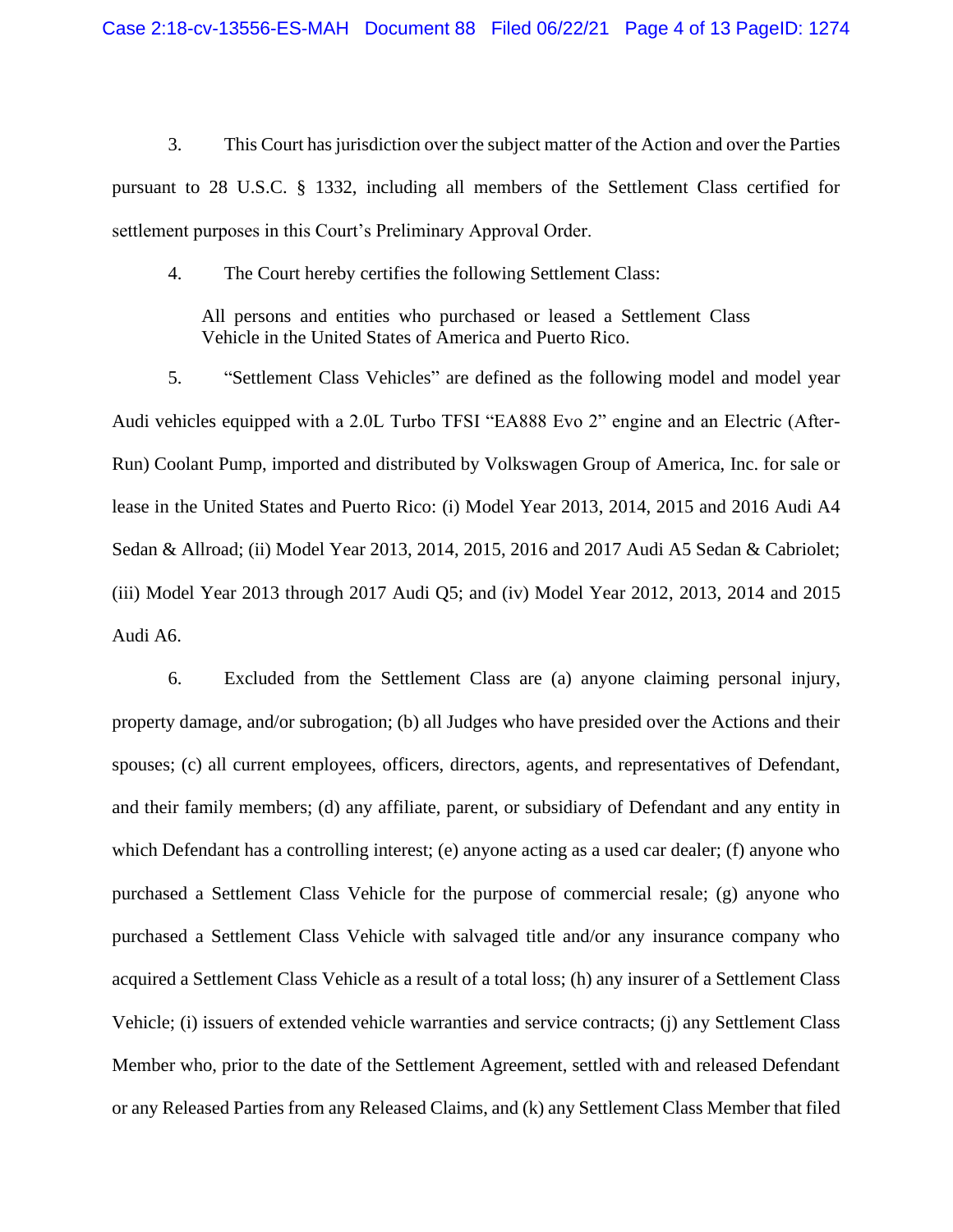a timely and proper Request for Exclusion from the Settlement Class as delineated in Exhibit A hereto.

7. The Court finds, for settlement purposes, that the requirements of Rules 23(a) and (b)(3) have been satisfied, warranting final approval of this Settlement and certification of the Settlement Class, because, *inter alia*, the Settlement Class members, numbering in the thousands, are so numerous that joinder of all members is impracticable; there are questions of law and fact common to the Settlement Class; the claims and defenses of the Named Plaintiffs are typical of those of the Settlement Class Members they represent; the Named Plaintiffs have fairly and adequately protected the interests of the Settlement Class with regard to the claims of the Settlement Class they represent; common questions of law and fact predominate over questions affecting only individual Settlement Class Members, rendering the Settlement Class sufficiently cohesive to warrant a Class Settlement; and a class action is superior to individual litigation in this matter.

8. The Court also finds that the Settlement Agreement is the product of vigorous arm's-length negotiations of disputed claims among experienced class action counsel, and is not the product of collusion. Furthermore, the Settlement was negotiated with the assistance of an experienced neutral mediator. The Settlement was the result of the parties' good faith negotiations, with counsel for both sides having adequately assessed this case's strengths and weaknesses, and having structured the Settlement in a way that adequately accounts for those strengths and weaknesses and complying in all respects with Rule 23 and all applicable law.

9. The Court finds that in negotiating, entering into, and implementing the Settlement, the Named Plaintiffs and Settlement Class Counsel have fairly and adequately represented and protected the interests of the Settlement Class.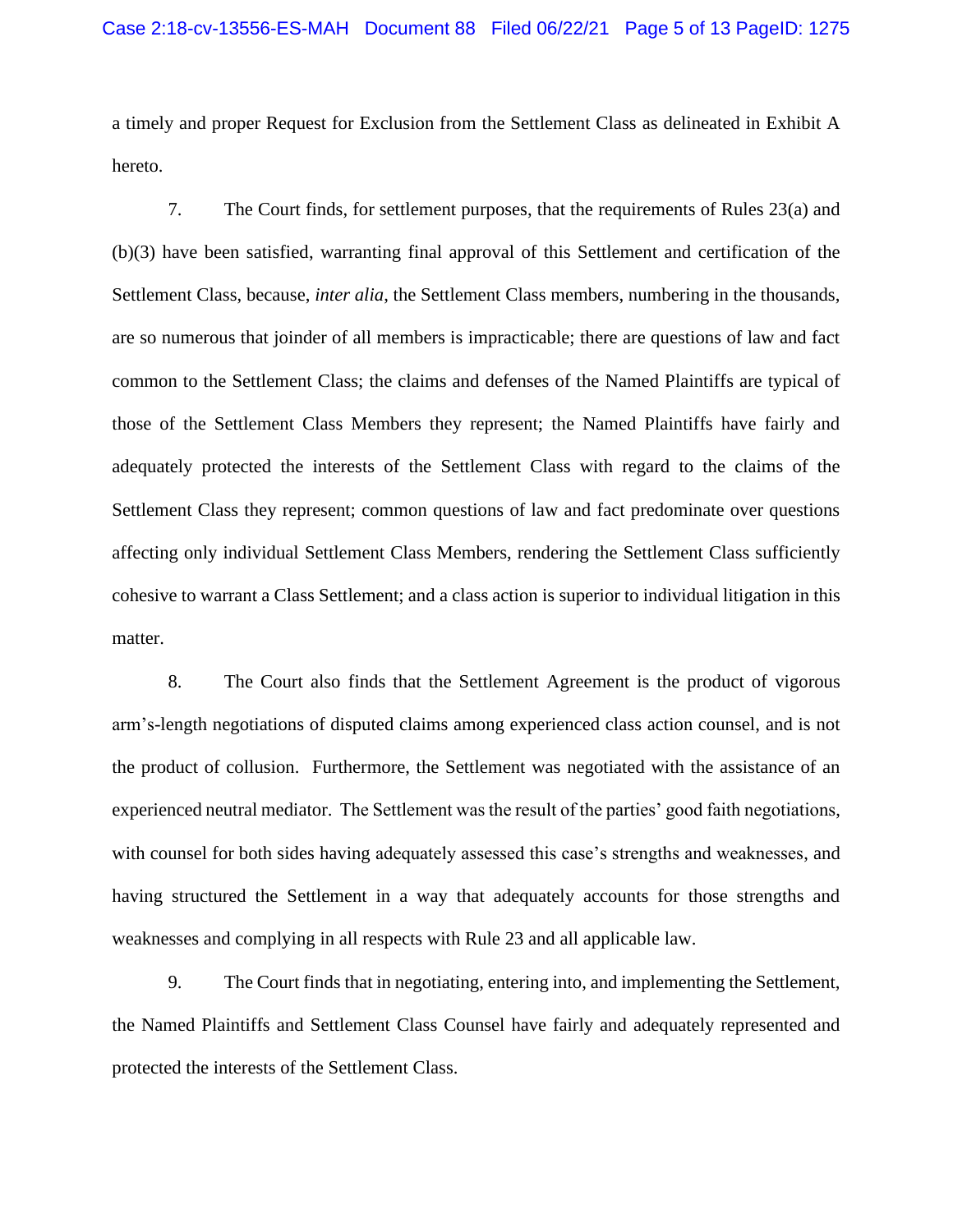10. The Court further finds and concludes that Class Notice was properly and timely disseminated to the Settlement Class in accordance with the Class Notice Plan set forth in the Settlement Agreement and the Preliminary Approval Order (Dkt. No. 69). The Class Notice Plan and its implementation in this case fully satisfy Rule 23, the requirements of due process and constitute the best notice practicable under the circumstances.

11. The Notice of this proposed Settlement provided by the Claim Administrator to the U.S. and States' Attorneys General, pursuant to the Class Action Fairness Act ("CAFA"), 28 U.S.C. § 1715, was timely, proper and fully satisfied the requirements of that statute. The Court also notes that no Attorney General has objected to the proposed Settlement.

12. The Court finds that of the 587,849 Settlement Class Members in this Action, only eight objections to the Settlement were sent to the Court or counsel. In addition, only 44 Settlement Class Members submitted requests for exclusion from the Settlement, of which only 37 were timely and valid as addressed below. The Court finds that this demonstrates an extremely favorable reaction of the Settlement Class to the Settlement, which further supports the finding herein that the Settlement is fair, reasonable and adequate and complies with Rule 23 and the applicable law.

13. The Court, having carefully reviewed the all of the parties' submissions, the objections to the Settlement, and the parties' responses thereto, and having addressed and duly considered the matters at the Final Fairness Hearing pursuant to Rule  $23(e)(5)(B)(i)$ , hereby approves and accepts the settlements and withdrawals of the objections of John A. Bacchetti and Shireen M. Bacchetti, and of Susan B. Eisnor. Accordingly, these objections are hereby deemed withdrawn. The Court further finds that, had these objections not been withdrawn, they would be overruled and not preclude the grant of final approval of this Settlement.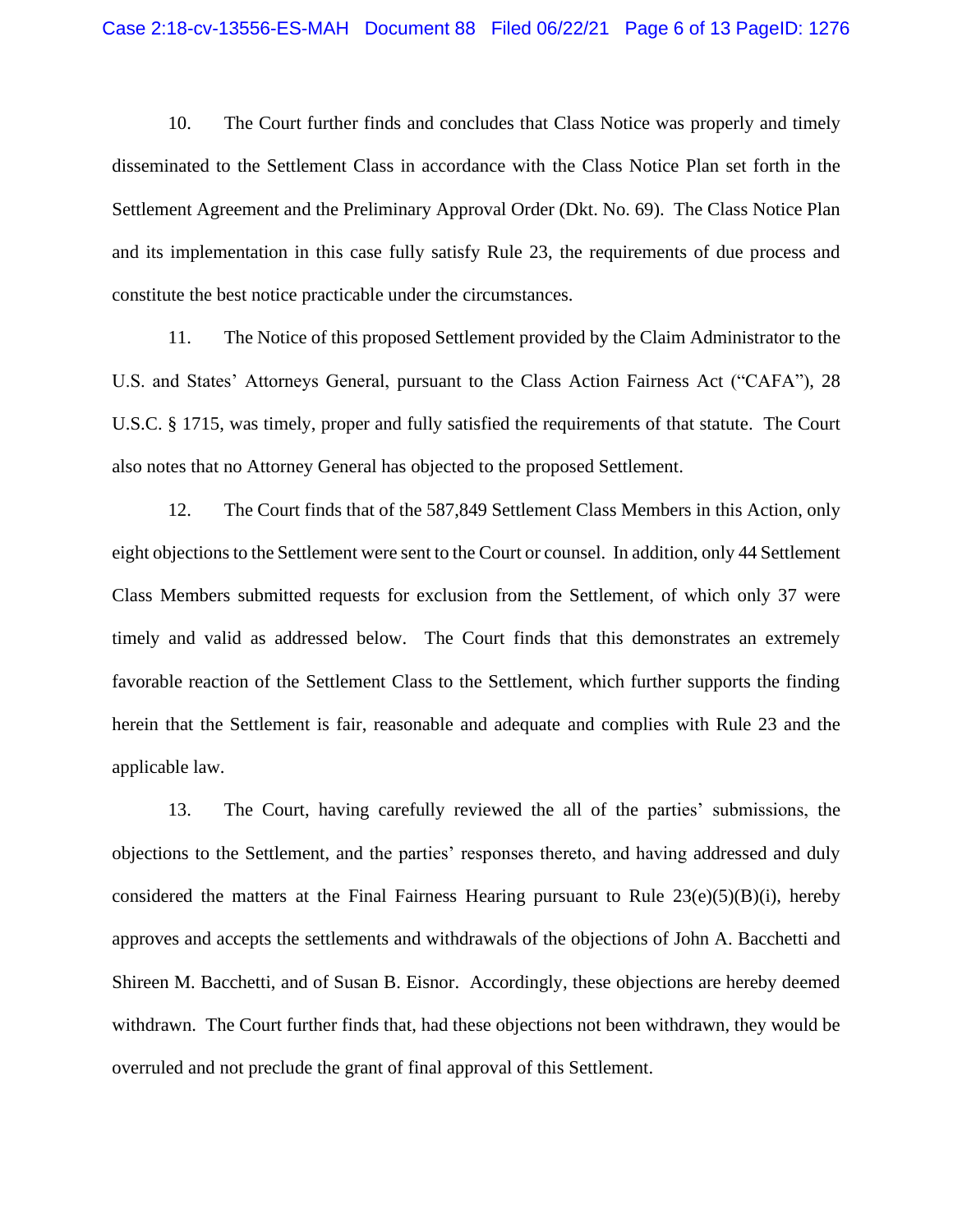14. The Court also observes that Teresa Wilinski and Joseph Wilinski have withdrawn their objections. The Court accepts their withdrawal, and further finds that, had these objections not been withdrawn, they would be overruled and not preclude the grant of final approval of this Settlement.

15. The Court, having carefully considered the objections of Martin Rahinesky, L. John Samadi, Arthur Williams, Paul L. Bittner, and Michael Peterson and Carol Peterson, and all related submissions and arguments, finds that these objections are overruled.

16. The terms of the Settlement Agreement and the Final Approval Order are binding in all respects on the Named Plaintiffs and all Settlement Class Members, as well as their heirs, executors and administrators, successors and assigns, other than those, identified in Exhibit A attached hereto, who have timely and properly filed requests for exclusion from the Settlement.

17. In this regard, the Court has considered the forty-two (42) requests for exclusion that were submitted to the Settlement Claims Administrator, and which have been identified in the list attached as Exhibit 4 to the Declaration of Cameron R. Azari. The Court has also considered the additional two (2) requests for exclusion from Ernest W. Pierce III and Christine H. Page. The Court finds that seven (7) of those forty-four (44) requests for exclusion, by Tommie Ginn, Romeo Gutierrez, Richard Hansen, Rose Ross, Mark Sorrill, Whitney Wing Oppersdorff and Anthony Oppersdorff, and Ernest W. Pierce III, fail to comply with one or more of the requirements enumerated in the Preliminary Approval Order and Class Notice, and are therefore rejected. These Settlement Class Members are thus not excluded from, and are bound in all respects by, the Settlement, the Release of Claims contained in the Settlement Agreement, and this Order and Judgment.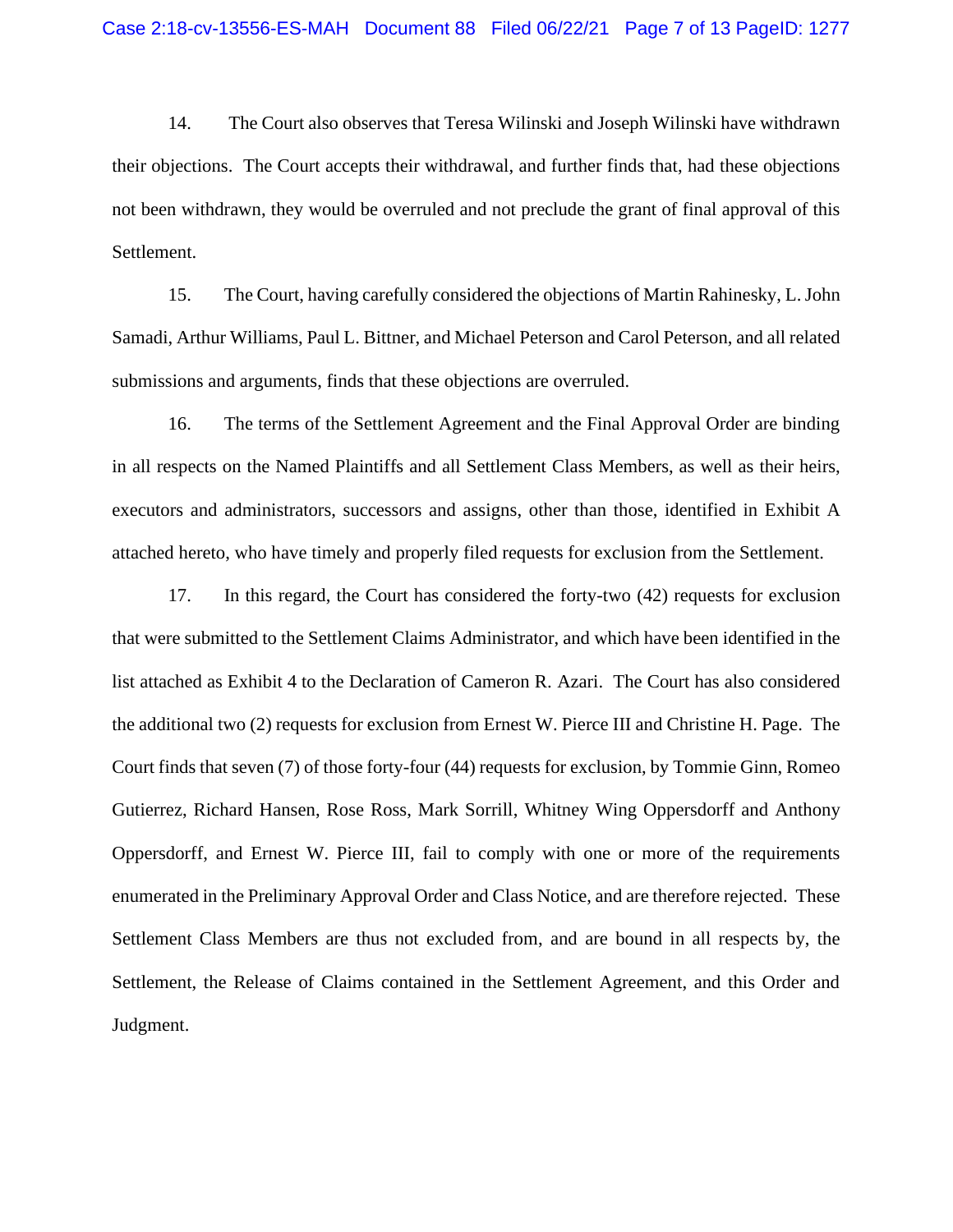18. The Court finds, as timely and proper, the remaining thirty-seven (37) of the requests for exclusion from the Settlement Class, which are listed in Exhibit A to this Order and Judgment.

19. The Court, having granted final approval of this Settlement, hereby directs its implementation pursuant to the terms and conditions of the Settlement Agreement.

20. The Court hereby appoints the following Named Plaintiffs as Settlement Class Representatives: Scott D. Sager, Edward Young, Renada Hall, Michael Marcotte, Sharon Scott, Jack Whittington, and Carmelita Nunez. The Court finds that these Settlement Class Representatives have, and will continue to, fairly and adequately protect and represent the interests of the Settlement Class. The Court also finds that the interests of the Settlement Class Representatives are not antagonistic to those of the Settlement Class, and that the Settlement Class Representatives are represented by Class Counsel who are experienced and competent in the prosecution of complex class action litigation.

21. The Court hereby appoints Sergei Lemberg, Esq. and Stephen Taylor, Esq. of Lemberg Law, LLC as Settlement Class Counsel, and finds that they fairly and adequately represented, and will continue to fairly and adequately represent, the interests of the Settlement Class in entering into and implementing the Settlement Agreement.

22. The Court hereby grants Settlement Class Counsel's request for an award of reasonable attorney's fees, inclusive of all expenses, in the total amount of \$1,050,000. Said award shall be paid by Defendant in the manner provided by the terms of the Settlement Agreement, and said payment shall fully, completely and forever satisfy any and all obligations of Defendant, and any Released Party, with respect to counsel fees and expenses.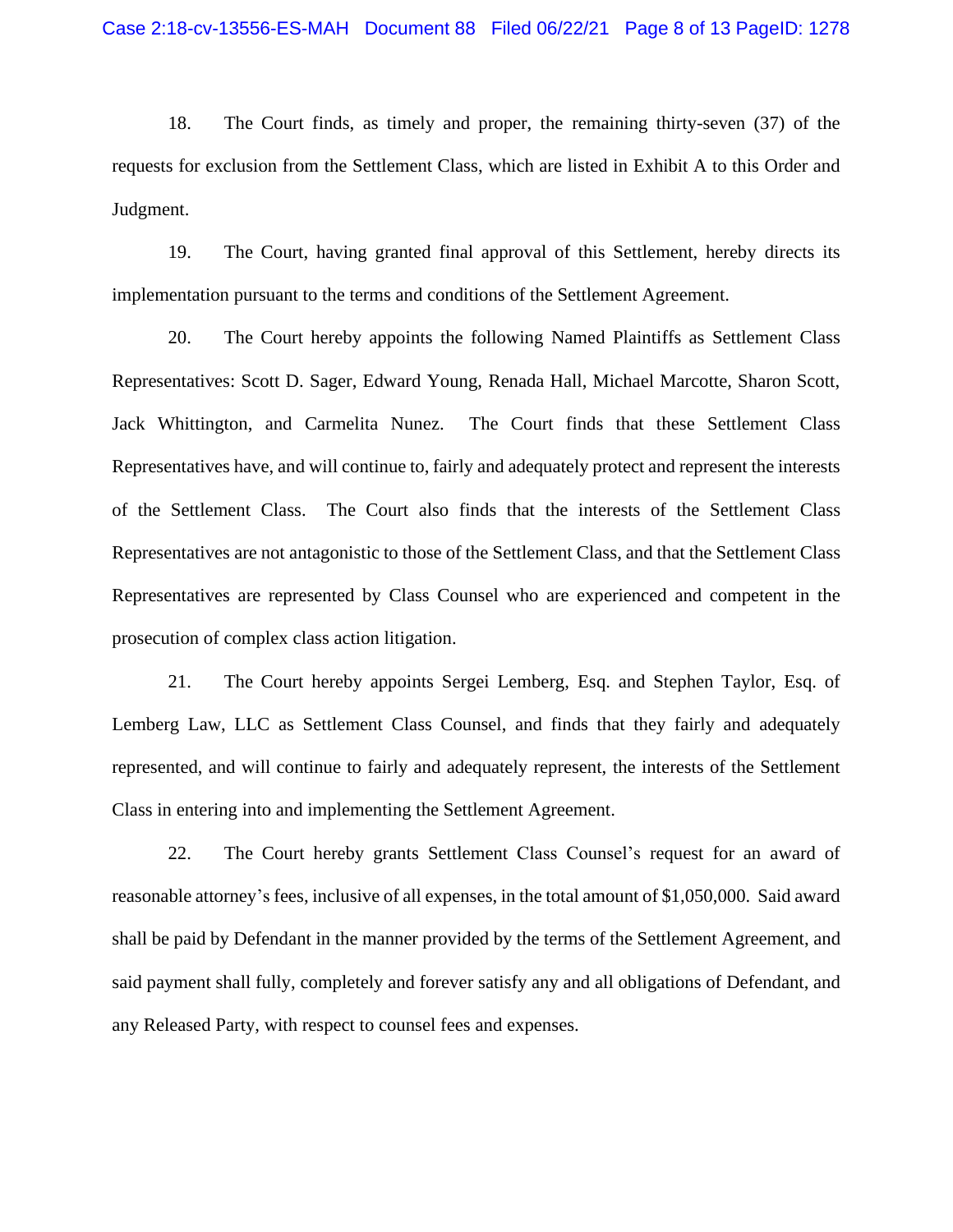23. The Court also hereby approves the payment of incentive awards to the Settlement Class Representatives as follows: \$3,500 each to Plaintiffs Young, Hall, Marcotte, Scott and Whittington, \$5,000 to Plaintiff Sager, and \$5,500 to Plaintiff Nunez. Said incentive awards are to be paid by Defendant in the manner provided by the terms of the Agreement, and said payment shall dully, completely and forever satisfy any and all obligations of Defendant, and any released Party, with respect to Settlement Representative incentive awards.

24. This Action, and all claims against Defendant, are hereby dismissed on the merits and with prejudice, without fees or costs to any party, except as expressly provided for in the Settlement Agreement and this Order and Judgment.

25. Plaintiffs, and each and every Settlement Class Member other than those specifically listed in Exhibit A to this Order and Judgement, hereby unconditionally, fully, and finally release and forever discharge all Released Parties from all Released Claims as set forth in the Settlement Agreement.

26. Plaintiffs and each and every Settlement Class Member (other than those specifically listed in Exhibit A to this Order and Judgement), and any person actually or purportedly acting on behalf of any said Settlement Class Member(s), is/are hereby permanently barred and enjoined from commencing, instituting, continuing, pursuing, maintaining, prosecuting, or enforcing any Released Claims (including, without limitation, in any individual, class or putative class, representative or other action or proceeding, directly or indirectly, in any judicial, administrative, arbitral, or other forum) against the Released Parties. This permanent bar and injunction is necessary to protect and effectuate the Agreement, this Final Approval Order and Judgment, and this Court's authority to effectuate the Agreement, and is ordered in aid of this Court's jurisdiction and to protect its judgments. However, Settlement Class Members are not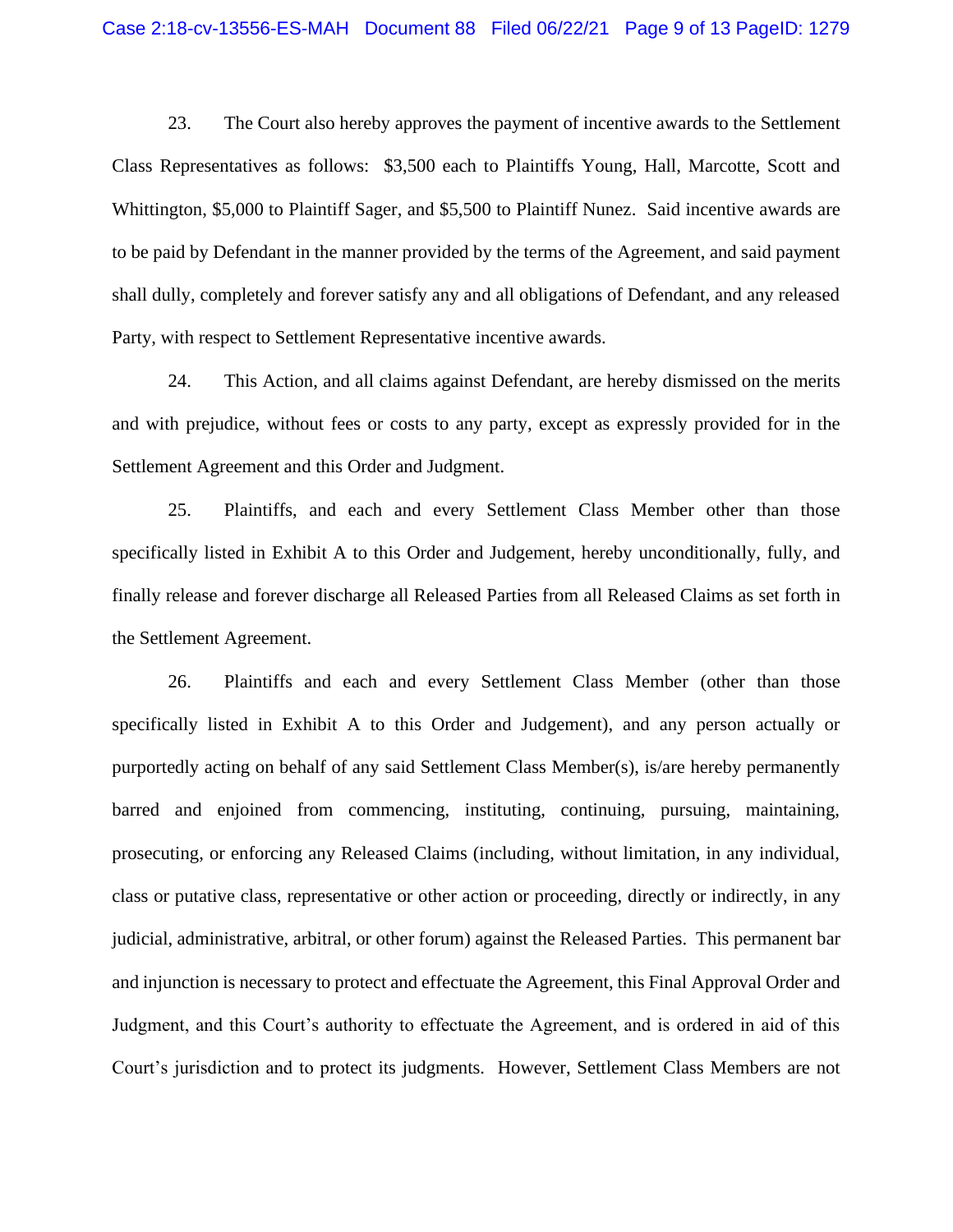precluded from addressing, contacting, dealing with, or complying with requests or inquiries from any governmental authorities relating to the issues raised in this Action or Settlement.

27. Nothing in this Final Approval Order and Judgment, the Class Settlement, the Settlement Agreement (including, without limitation, its exhibits), and any and all negotiations, documents, and discussions associated with it, is or shall be deemed or construed to be an admission or evidence of any violation of any statute, law, rule, regulation, or principle of common law or equity, of any liability or of any wrongdoing whatsoever by Defendant or any Release Party, or of the truth of any of the claims and allegations asserted by Plaintiffs in this Action, all of which are hereby denied.

28. In the event that any provision of the Settlement or this Final Approval Order and Judgment is asserted by Defendant or any Released Party as a defense (including, without limitation, as a basis for dismissal and/or a stay), in whole or in part, to any claim, suit, action or proceeding in any forum, judicial or otherwise, brought by a Settlement Class Member or any person actually or purportedly acting on behalf of any Settlement Class Member(s), that claim, suit, action and/or proceeding shall immediately be stayed and enjoined until this Court or the court or tribunal in which the claim is pending has determined any issues related to such defense or assertion.

29. By incorporating the Agreement and its terms herein, the Court determines that this Final Approval Order and Judgment complies in all respects with Federal Rule of Civil Procedure  $65(d)(1)$ .

30. Finding that there is no just reason for delay, the Clerk is directed to enter this Final Approval Order and Judgment forthwith.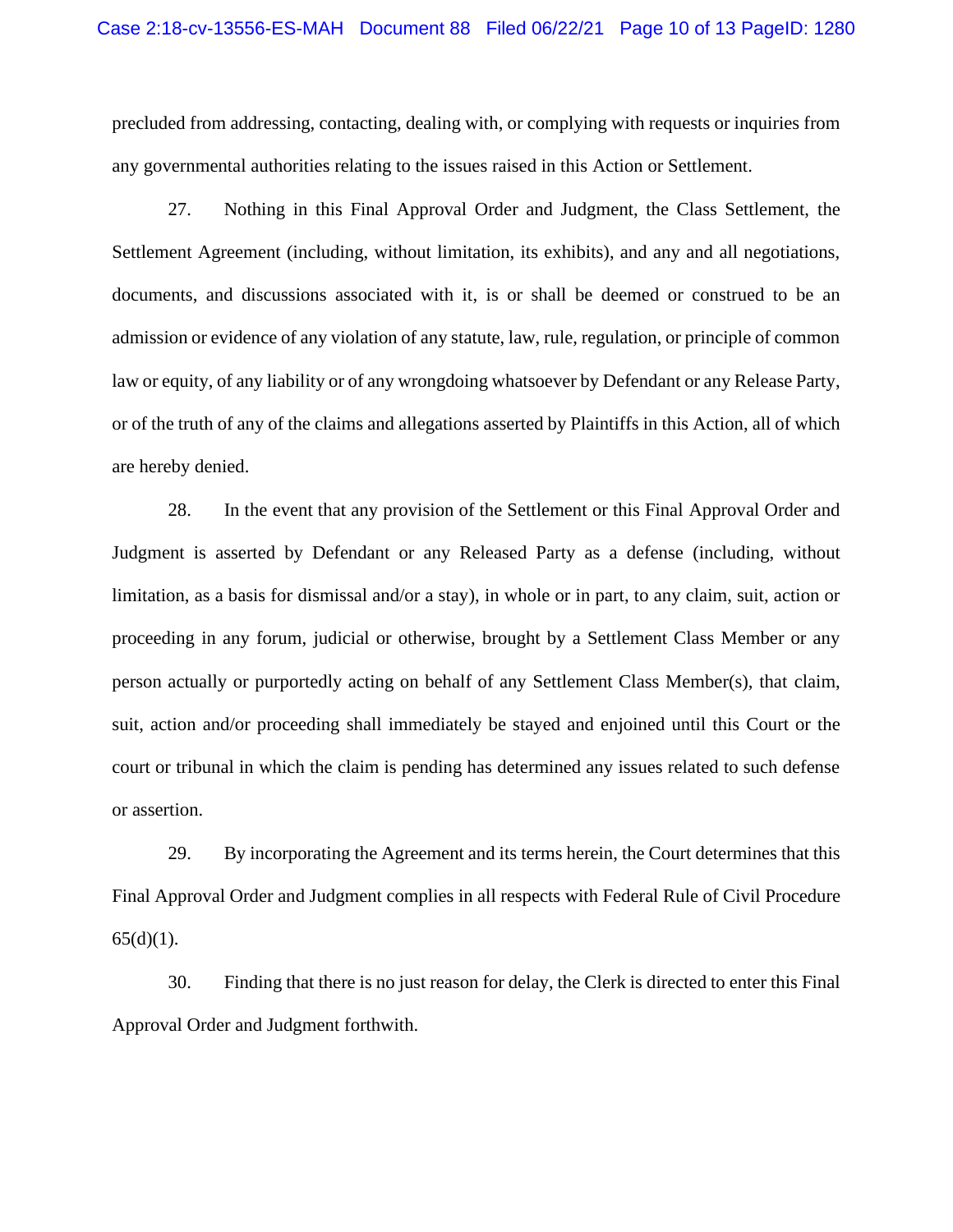31. Without further order of the Court, the parties may agree to reasonably necessary extensions of time to carry out any of the provisions of the Settlement.

32. Without affecting the finality of the Final Approval Order and Judgment, the Court shall retain continuing jurisdiction over the Action, the parties and the Settlement Class, and all matters relating to the modification, interpretation, administration, implementation, effectuation and enforcement of the Settlement Agreement and this Settlement, which includes, without limitation, the Court's power pursuant to the All Writs Act, 28 U.S.C. § 1651, or any other applicable law, to enforce the above-described bar on and injunction against prosecution of any and all Released Claims.

IT IS SO ORDERED.

Dated: <u>June 22, 2021</u> / (1)

Lila

Hon. Esther Salas United States District Judge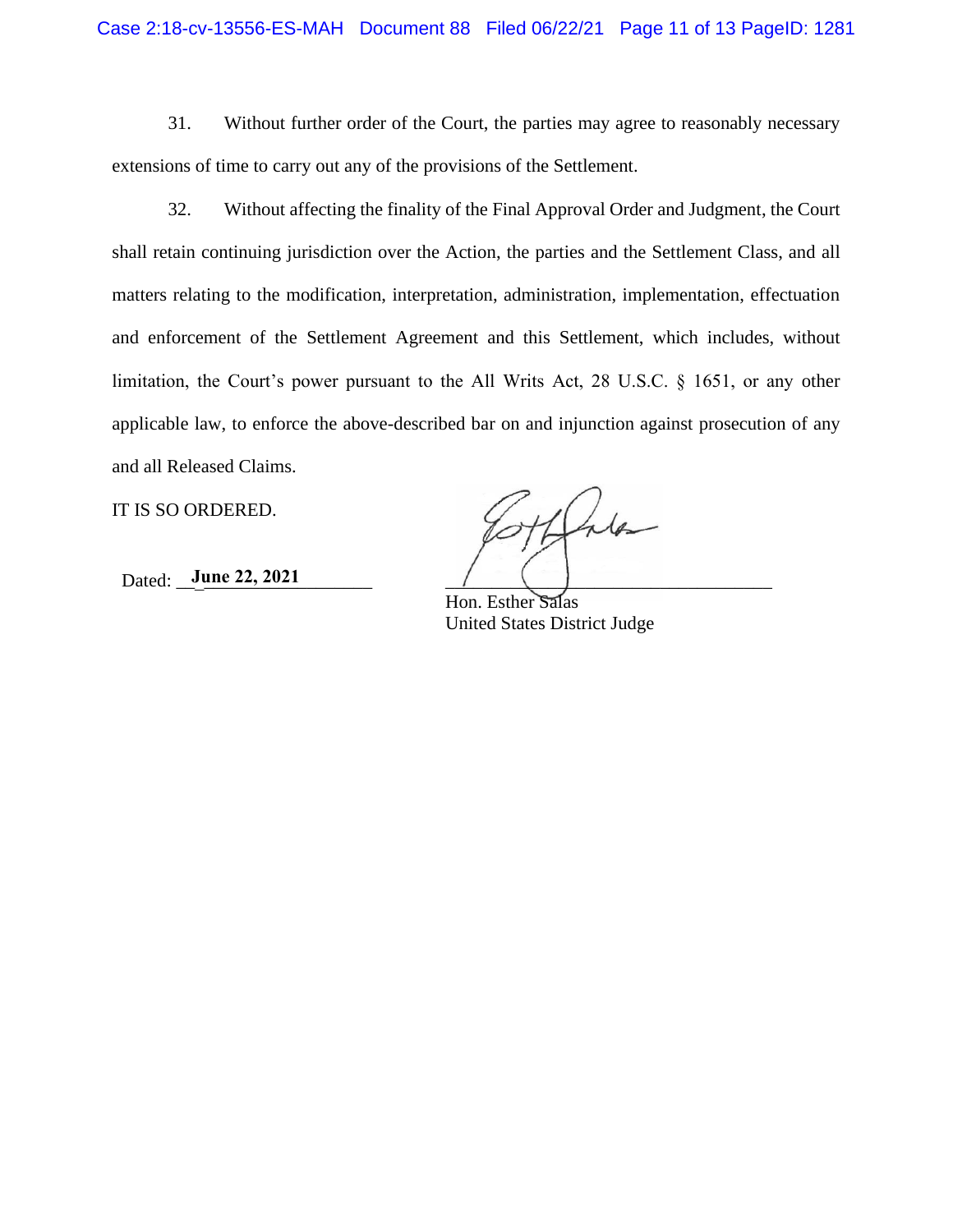## Sager v. Volkswagen Group of America, Inc. Civil Action No. 2:18-cv-13556 (ES) (SCM)<br>Requests for Exclusion

|                | <b>Opt Out</b> | <b>Opt Out Name</b>                      | <b>VIN</b>        | Postmarked  |
|----------------|----------------|------------------------------------------|-------------------|-------------|
|                | #              |                                          |                   | <b>Date</b> |
| 1              | 12538          | <b>Sharon Kay Sells</b>                  | WAUM2AFH7GN003115 | 4/19/2021   |
| $\overline{2}$ | 27064          | Valerie M. Lee-Block                     | WA1LFAFP5FA005598 | 5/6/2021    |
| 3              | 27716          | David Rossi                              | WAUHFAFL0FN035610 | 4/22/2021   |
| 4<br>5         | 64585          | Debra D. Cobb                            | WAUM2AFH8GN003527 | 5/3/2021    |
|                | 67317          | <b>Susan Carnegie</b>                    | WAUGFAFC3EN033344 | 4/29/2021   |
| 6              | 68348          | <b>Anna Cristina Morales</b><br>Hagedorn | WAUEFAFL5DA107313 | 5/11/2021   |
| 7              | 71940          | Deborah L. Davidson                      | WAUKFAFL3EN002279 | 4/27/2021   |
| 8              | 89128          | <b>Philip Ryan King</b>                  | WAUDFAFL8EN041314 | 4/16/2021   |
| 9              | 97622          | <b>Karen Caudle</b>                      | WAUAFAFL2DN042718 | 4/19/2021   |
| 10             | 102088         | Kathleen Mulkern                         | WA1UFAFL8DA116371 | 5/3/2021    |
| 11             | 129284         | <b>Calvin Warren</b>                     | WAUVFAFH9DN014590 | 4/21/2021   |
| 12             | 133471         | David Hunt                               | WAUBFAFL6EN023210 | 5/5/2021    |
| 13             | 134902         | Ronald N. McMillan                       | WAUDFAFC1EN111834 | 5/6/2021    |
| 14             | 146694         | Mark T. Keaney, Jr.                      | WAUAFAFL5FN016018 | 4/24/2021   |
| 15             | 190049         | <b>Hank Pace</b>                         | WAUVFAFRXDA031804 | 5/5/2021    |
| 16             | 208629         | Rosanne M. Penn and                      | WA1TFAFL9FA001325 | 4/15/2021   |
|                |                | David J. Penn                            |                   |             |
| 17             | 215238         | Sara M. Schumacher                       | WAUAFAFL1FN017716 | 5/12/2021   |
| 18             | 230297         | Lydia Flagg                              | WAUAFAFL7EN018271 | 5/11/2021   |
| 19             | 262554         | Hollis Page Harman                       | WA1UFAFL0GA015751 | 4/22/2021   |
| 20             | 265753         | Frederick Haynie, Jr.                    | WA1M2AFP8HA043734 | 4/13/2021   |
| 21             | 284301         | Jennifer Shaw Wright                     | WA1M2AFP8HA044382 | 4/16/2021   |
| 22             | 294238         | Maria Molina                             | WAUFFAFL6EN021121 | 5/11/2021   |
| 23             | 306415         | Jean E. Bartlett                         | WA1L2AFP3GA037091 | 4/23/2021   |
| 24             | 311962         | George Seldat                            | WA1CFAFP3FA040379 | 5/11/2021   |
| 25             | 358489         | Christine N. Page                        | WAUFFAFL5EN026844 | 4/28/2021   |
| 26             | 400988         | Maria S. Hyde                            | WAUFFAFL0DN028273 | 4/23/2021   |
| 27             | 422745         | Carolina Barros Tardelli                 | WA1C2AFP6HA081779 | 4/13/2021   |
| 28             | 428339         | <b>Faith Pattrin</b>                     | WAUFFAFL9DN004232 | 4/29/2021   |
| 29             | 443261         | Randall Lamar Jordan                     | WAUFFAFLXFN043222 | 4/16/2021   |
| 30             | 443613         | <b>Ann Tinkle</b>                        | WAUFFAFL9FN021292 | 4/28/2021   |
| 31             | 446200         | Kenneth D. King                          | WA1L2AFPXHA024470 | 5/4/2021    |
| 32             | 459778         | Kevin Celuch and                         | WA1LFAFP2EA124742 | 4/19/2021   |
|                |                | Debra Celuch                             |                   |             |
| 33             | 465763         | Cathy L. Carr                            | WA1C2AFP5GA015626 | 4/29/2021   |
| 34             | 478830         | Daria Saraczyn                           | WAUCFAFR3EA013458 | 5/4/2021    |
| 35             | 492810         | Gayle M. Plevyak                         | WAILFAFP2FA046187 | 4/22/2021   |
| 36             | 553897         | Denise Meraz                             | WA1M2AFP9HA094840 | 4/21/2021   |